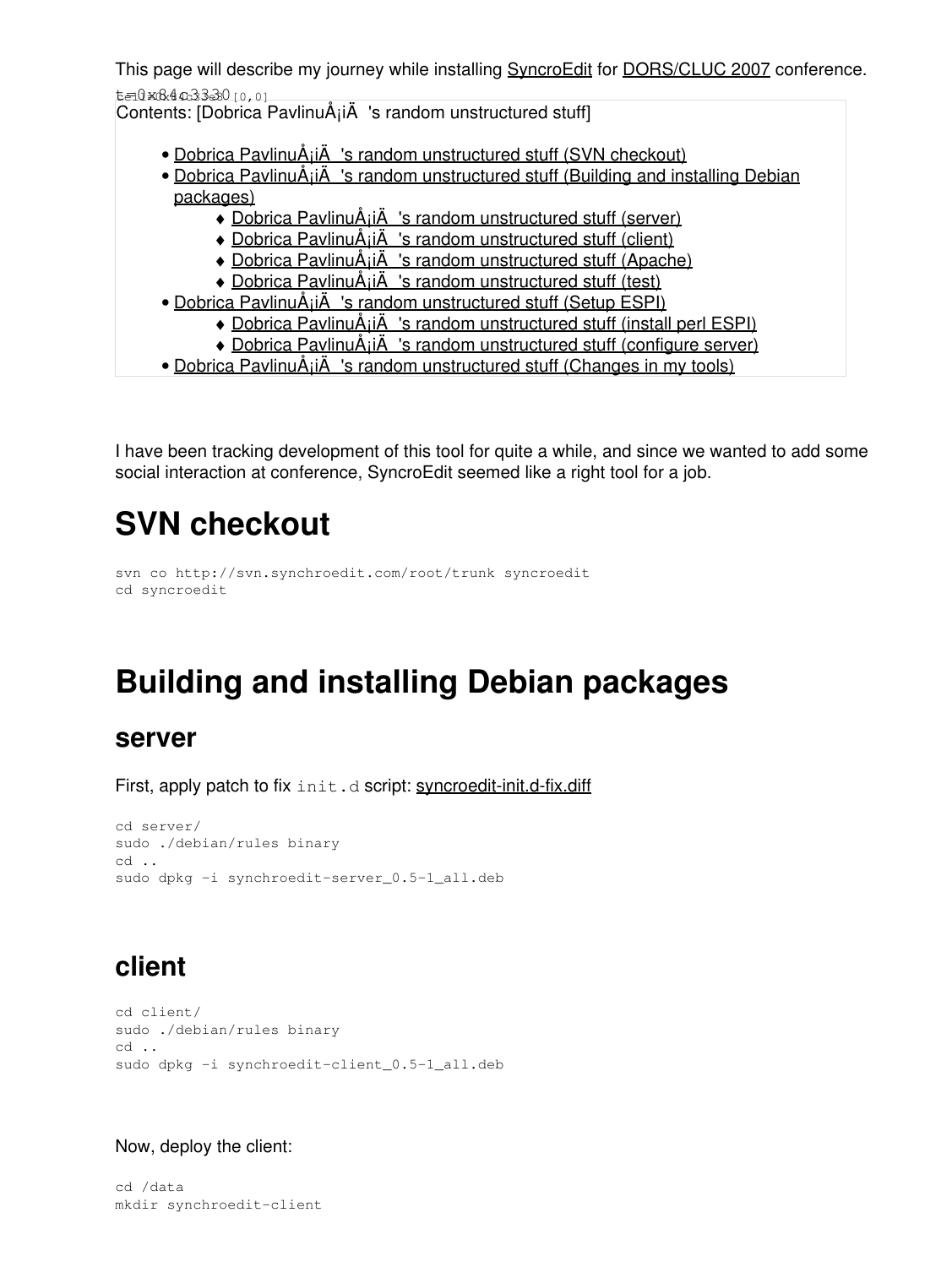Examine created /data/synchroedit-client/config.cgi file (I had to manually edit SESERVICE, YMMV)

### **Apache**

Add Apache configuration for new virtual host<http://se.m.rot13.org>

```
<VirtualHost 193.198.212.4>
        ServerName se.m.rot13.org
         DocumentRoot /data/synchroedit-client
         DirectoryIndex index.cgi index.html client.html
         <Directory "/data/synchroedit-client/">
                 Options FollowSymLinks ExecCGI
                 Order allow,deny
                 Allow from all
         </Directory>
         CustomLog /var/log/apache/access-se.m.rot13.org.log full
</VirtualHost>
```
#### **test**

Test to see if everything is working...

```
$ GET http://se.m.rot13.org/handshake.cgi
HAVE SID1 2048 GDAY:ACLR:
```
### **Setup ESPI**

This is a tricky part. I didn't want to depend on php for this installation so I decided to write simple [ESPI](http://wiki.synchroedit.com/index.php/ExternalServicePOSTInterface) in perl.

### **install perl ESPI**

```
cd /data/synchroedit-client/
svn co svn://svn.rot13.org/synchroedit/
```
#### **configure server**

Edit /etc/synchroedit/synchroedit.rc and change following options:

```
ESPI=http://se.m.rot13.org/synchroedit/espi.cgi
ESPIHooks=authenticate-user
sessionAuthentication=1
```